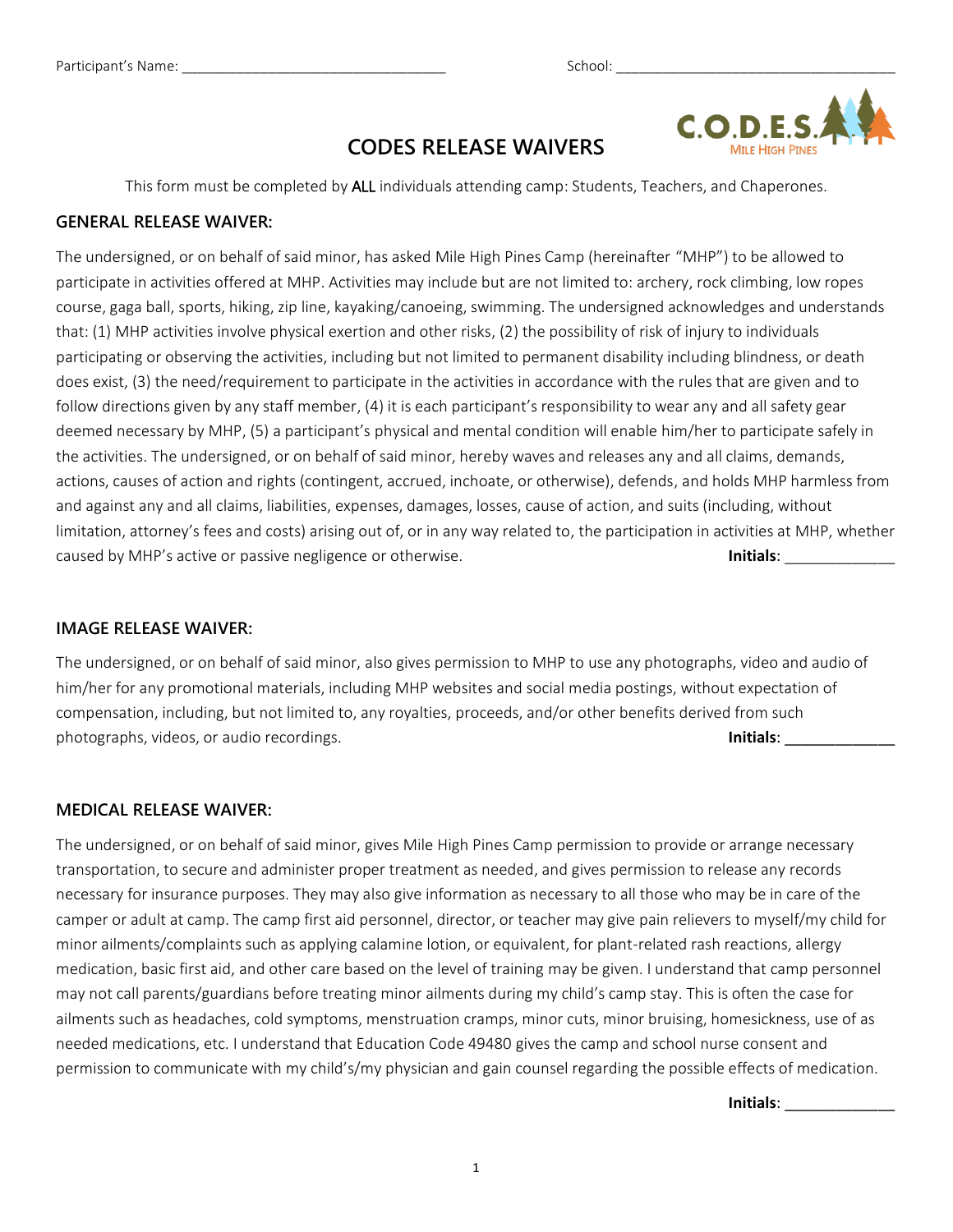## **INFECTIOUS & CONTAGIOUS DISEASE WAIVER:**

The novel coronavirus, COVID-19, has been declared a worldwide pandemic by the World Health Organization (WHO). As a result, federal, state, and local governments and agencies recommend industry specific mitigation measures including but not limited to vaccination, mask wearing, increased personal hygiene practices, increased cleansing and sanitization procedures. We are maintaining compliance with local and federal mandates to ensure your safety and have enacted preventative measures and programming adjustments to reduce the spread of COVID-19, but we cannot guarantee that you, your child, or your family members will not become infected with COVID-19.

By participating in programs, services, and activities at our facility, you agree to the following:

On behalf of my child and myself, I hereby release, covenant not to sue, discharge, and hold harmless Mile High Pines Camp, its employees, agents, and representatives, of and from all liabilities, claims, actions, damages, costs or expenses of any kind arising out of or relating to your participation in our programs, services, or activities. I understand and agree that this release includes any claims based on the actions, omissions, or negligence of Mile High Pines Camp, its employees, agents, and representatives, whether a COVID-19 infection occurs before, during, or after participation in any camphosted or programmed event.

**Parent/Guardian Signature (for all 4 waivers)**: \_\_\_\_\_\_\_\_\_\_\_\_\_\_\_\_\_\_\_\_\_\_\_\_\_\_\_\_\_\_\_\_\_\_\_\_\_\_\_\_ **Date**:\_\_\_\_\_\_\_\_\_\_\_\_\_\_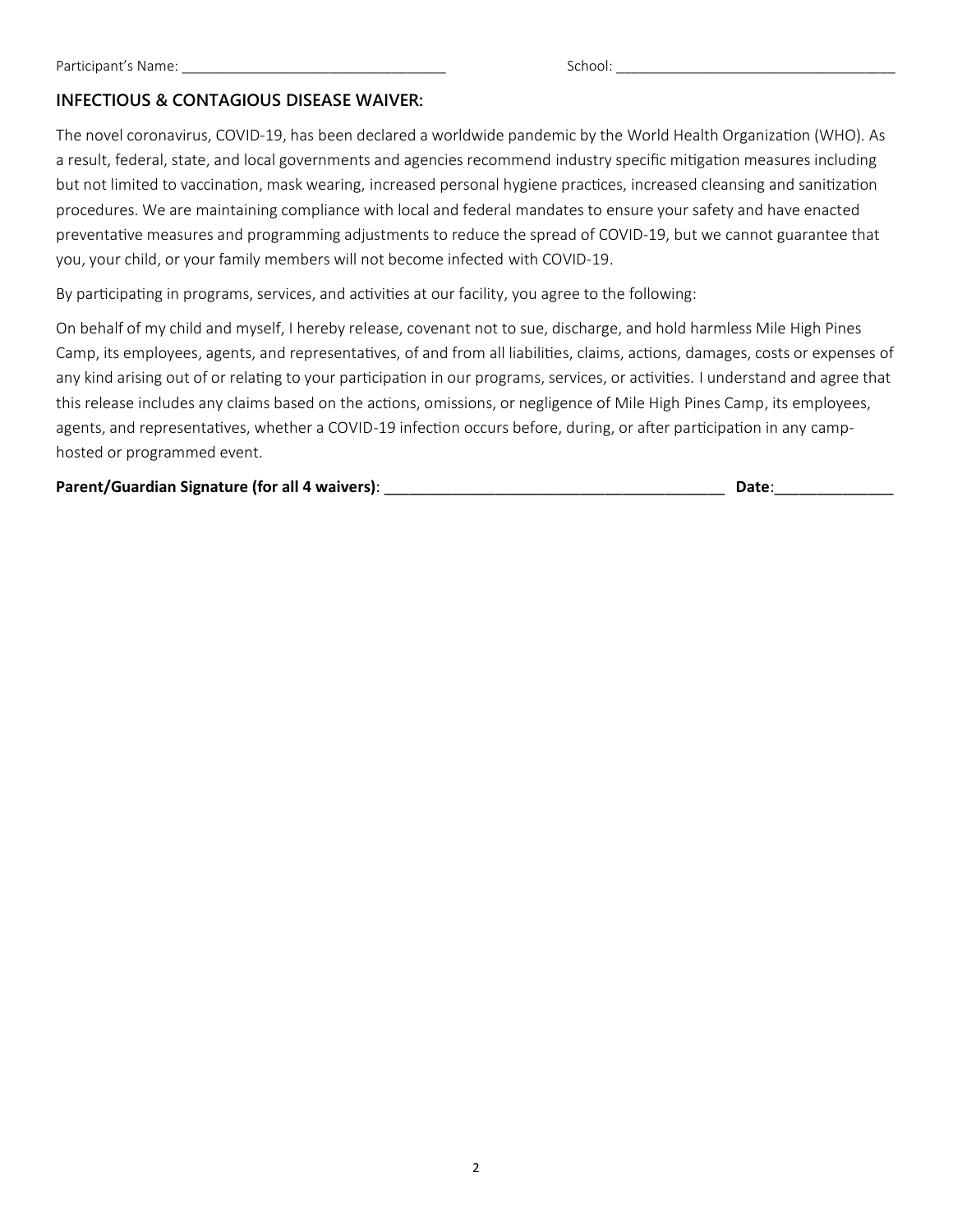|                                                                             | <b>EMERGENCY CONTACT INFO:</b>                                                                                                                                    |  |  |  |
|-----------------------------------------------------------------------------|-------------------------------------------------------------------------------------------------------------------------------------------------------------------|--|--|--|
|                                                                             |                                                                                                                                                                   |  |  |  |
| Gender:     Male<br>$\vert$   Female                                        | Age at Date of Attendance: ____________________________                                                                                                           |  |  |  |
|                                                                             |                                                                                                                                                                   |  |  |  |
|                                                                             |                                                                                                                                                                   |  |  |  |
|                                                                             |                                                                                                                                                                   |  |  |  |
|                                                                             |                                                                                                                                                                   |  |  |  |
|                                                                             |                                                                                                                                                                   |  |  |  |
|                                                                             |                                                                                                                                                                   |  |  |  |
|                                                                             |                                                                                                                                                                   |  |  |  |
|                                                                             |                                                                                                                                                                   |  |  |  |
|                                                                             |                                                                                                                                                                   |  |  |  |
|                                                                             | <b>HEALTH HISTORY SCREENING:</b><br>1. Does your child have any physical limitations, conditions or difficulties? If so, please describe them & give instructions |  |  |  |
|                                                                             | 2. Is your child taking any medicine (e.g. prescriptions, over-the-counter medication, vitamins) with him/her to camp?                                            |  |  |  |
| No<br>Yes                                                                   | *If YES, please fill out the Medication Forms (pg. 6-8).*                                                                                                         |  |  |  |
|                                                                             |                                                                                                                                                                   |  |  |  |
|                                                                             | Bringing an Epi-Pen for a food allergy                                                                                                                            |  |  |  |
|                                                                             | Does not eat pork                                                                                                                                                 |  |  |  |
| Shellfish allergy<br>Strawberry allergy                                     | Egg allergy                                                                                                                                                       |  |  |  |
| Soy allergy*                                                                | Gluten-free* (due to the following medical condition): ____________                                                                                               |  |  |  |
| Vegan*                                                                      | Gluten-free* (due to a lifestyle choice)                                                                                                                          |  |  |  |
| Vegetarian & WILL eat soy products   Vegetarian & WILL NOT eat soy products |                                                                                                                                                                   |  |  |  |
| 3. Please list all of your child's dietary considerations:                  | Lactose intolerant, my child <b>CANNOT</b> eat (circle each that applies): Pizza Ice cream Baked goods w/milk                                                     |  |  |  |

**discuss dietary accommodations for your child.** This may require you to supplement your child's menu.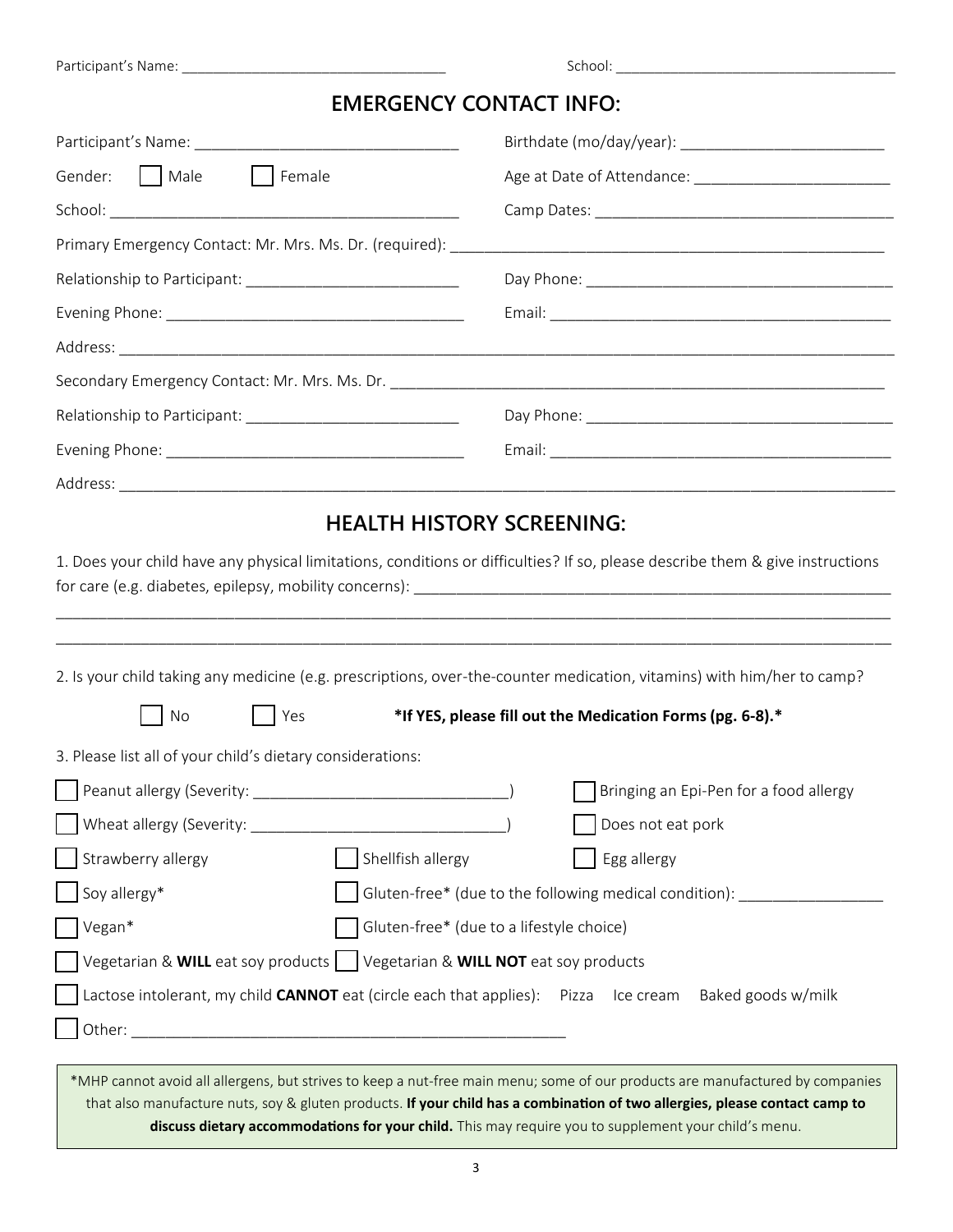| 4. Please specify how the above dietary considerations will affect your child:                                                                                                                                                                                                                                                                                                                                                                                                                                                                                                                                                                                                                                                                                                                                                                     |  |  |  |  |  |  |  |  |  |
|----------------------------------------------------------------------------------------------------------------------------------------------------------------------------------------------------------------------------------------------------------------------------------------------------------------------------------------------------------------------------------------------------------------------------------------------------------------------------------------------------------------------------------------------------------------------------------------------------------------------------------------------------------------------------------------------------------------------------------------------------------------------------------------------------------------------------------------------------|--|--|--|--|--|--|--|--|--|
| My child will need substitutes for every meal where the item(s) above is served.                                                                                                                                                                                                                                                                                                                                                                                                                                                                                                                                                                                                                                                                                                                                                                   |  |  |  |  |  |  |  |  |  |
| My child will self-moderate and parents/guardians will send snacks to be eaten at meals if needed.                                                                                                                                                                                                                                                                                                                                                                                                                                                                                                                                                                                                                                                                                                                                                 |  |  |  |  |  |  |  |  |  |
| My child will self-moderate and will not need substitutes for meals.                                                                                                                                                                                                                                                                                                                                                                                                                                                                                                                                                                                                                                                                                                                                                                               |  |  |  |  |  |  |  |  |  |
|                                                                                                                                                                                                                                                                                                                                                                                                                                                                                                                                                                                                                                                                                                                                                                                                                                                    |  |  |  |  |  |  |  |  |  |
|                                                                                                                                                                                                                                                                                                                                                                                                                                                                                                                                                                                                                                                                                                                                                                                                                                                    |  |  |  |  |  |  |  |  |  |
| (Participants should have a Tetanus booster within the last 10yrs, or the period of time advised by your doctor.)                                                                                                                                                                                                                                                                                                                                                                                                                                                                                                                                                                                                                                                                                                                                  |  |  |  |  |  |  |  |  |  |
|                                                                                                                                                                                                                                                                                                                                                                                                                                                                                                                                                                                                                                                                                                                                                                                                                                                    |  |  |  |  |  |  |  |  |  |
| To better serve your child and to protect your child's privacy, the following information is needed:                                                                                                                                                                                                                                                                                                                                                                                                                                                                                                                                                                                                                                                                                                                                               |  |  |  |  |  |  |  |  |  |
| 7. Do you consider your child to be in good health overall?<br>$\overline{\phantom{a}}$ No<br>  Yes                                                                                                                                                                                                                                                                                                                                                                                                                                                                                                                                                                                                                                                                                                                                                |  |  |  |  |  |  |  |  |  |
| 8. Please check the box if your child is or has suffered from the following:<br>$\Box$ Allergies $\Box$ Ear Trouble $\Box$ Tuberculosis<br>$\Box$ Asthma<br>$\mathsf{\mathsf{J}}$ Heart Disease<br>Seizures/Convulsions<br>$\Box$ Wears glasses/contact lenses $\Box$ Eye Trouble $\Box$ Hernia<br>$\Box$ Bronchitis<br>Menstrual Cramps<br>Kidney Disease   Rheumatic Fever<br>$\rfloor$ Homesickness<br>Stomachaches<br>Sleepwalking<br>Child has been exposed to someone with an infectious disease<br>Any other serious illness or operations<br>Bed-wetting (please provide your child with GoodNites/bedwetting undergarments)<br><u> 1989 - Johann John Stone, market fan de Fryske kun it ferskearre fan de fan de fan de fan de fan de fan de fa</u><br>8. Will your child have a birthday during their camp stay? $\Box$ Yes<br>No Date: |  |  |  |  |  |  |  |  |  |
| 10. Please note any health problems or illnesses your child has experienced in the month prior to attending CODES (e.g.                                                                                                                                                                                                                                                                                                                                                                                                                                                                                                                                                                                                                                                                                                                            |  |  |  |  |  |  |  |  |  |
| VERY IMPORTANT: If your child has an allergy that results in anaphylactic shock, please send 2 Epinephrine kits. If the                                                                                                                                                                                                                                                                                                                                                                                                                                                                                                                                                                                                                                                                                                                            |  |  |  |  |  |  |  |  |  |

kits go unused, they will be returned to you. If your doctor's orders are to use Benadryl in conjunction with an Epi-Pen, send **both** to camp with your child.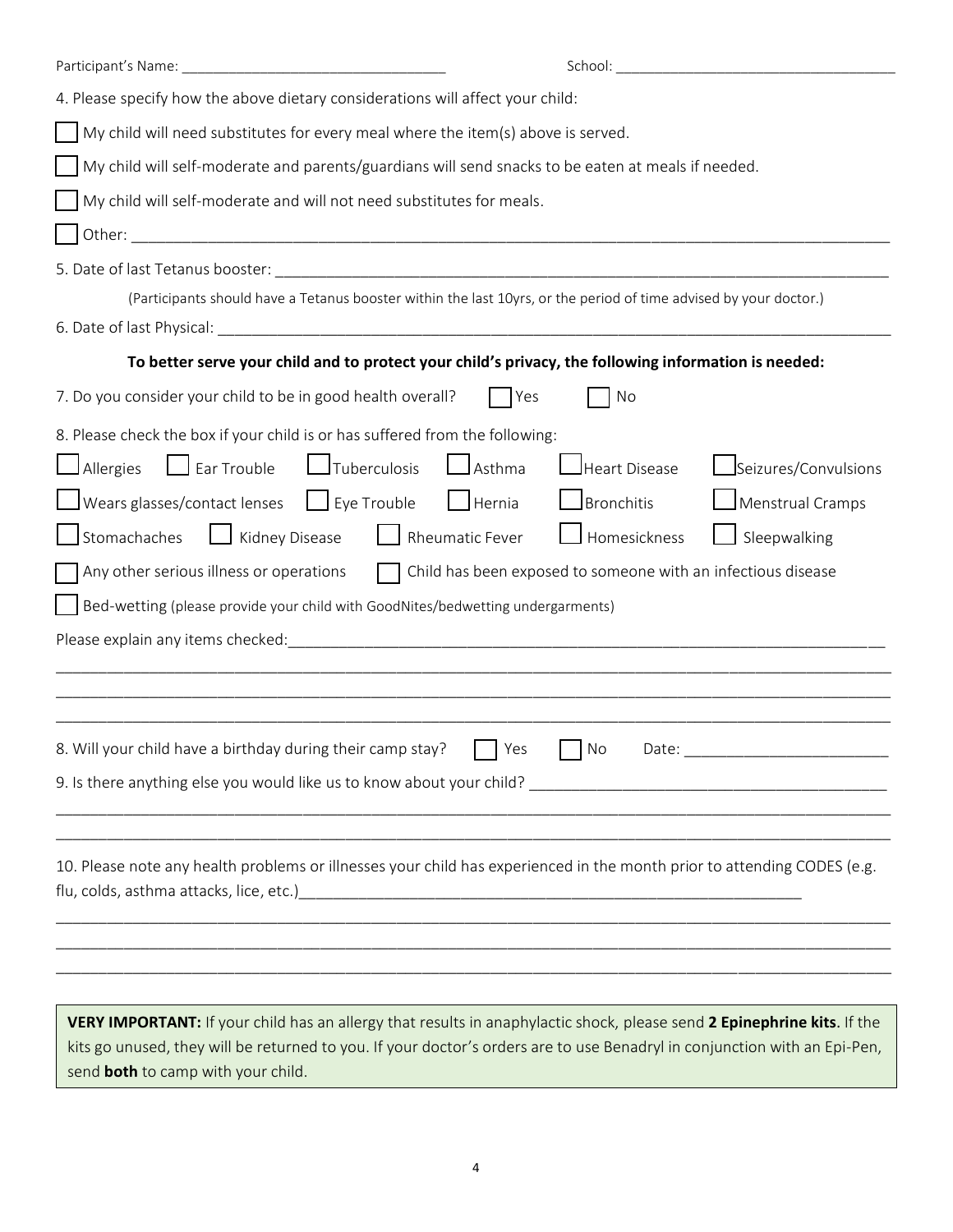# **ACKNOWLEDGEMENT & RELEASE OF LIABILITY:**

## **I understand that should my child be sent home due to illness, injury, disciplinary issues, or any other reason, no amount of the fees paid to Mile High Pines Camp for my child to attend CODES School shall be refunded if my child did not withdraw from the program at least 2 weeks in advance of the camp start date.**

I understand that my child cannot attend camp if his/her primary residence is currently lice or bed bug infested or has any other pest infestation, if my child is recovering from an infectious disease or illness, or if my child has been exposed to an individual exhibiting symptoms of COVID-19 within the last 14 days. I further understand that if my child becomes ill, contracts, or suffers from conditions or symptoms as a result of another camper unknowingly or knowingly bringing pests, infections or disease to camp, Mile High Pines Camp is not liable.

With the understanding that a certified teacher from my child's school will be on site and available, I give permission for my child to attend Mile High Pines Camp, and to participate in the activities involved. Further, I give my permission for the Camp Director or designated camp staff to obtain qualified medical/surgical assistance, in the event of an accident or illness, to my child with the understanding that I will be contacted as soon as possible if any emergency medical/surgical attention is necessary.

**Parent/Guardian Signature**: \_\_\_\_\_\_\_\_\_\_\_\_\_\_\_\_\_\_\_\_\_\_\_\_\_\_\_\_\_\_\_\_\_\_\_\_\_\_\_\_\_\_\_\_\_\_\_\_ **Date**: \_\_\_\_\_\_\_\_\_\_\_\_\_\_\_\_\_\_\_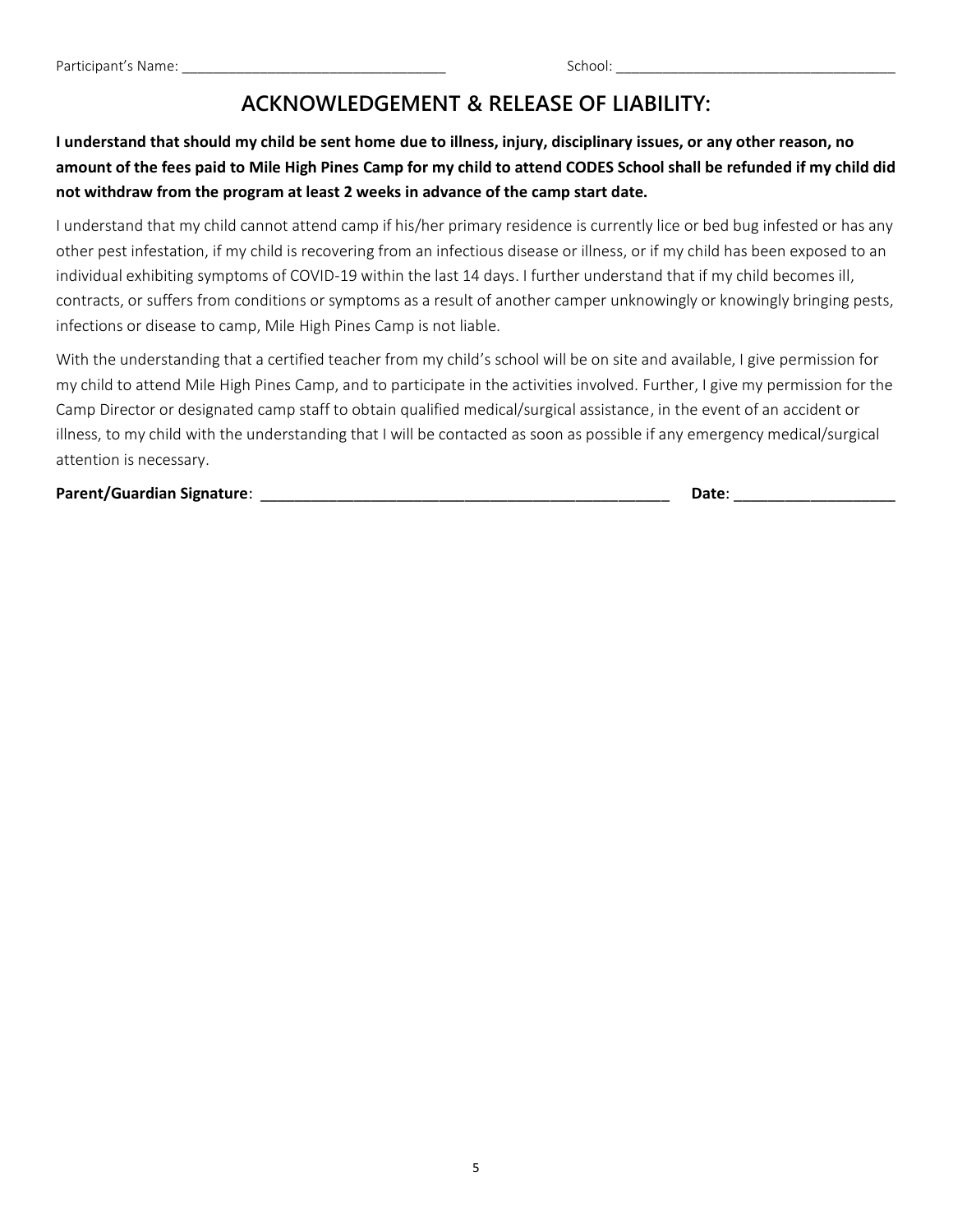## **MEDICATION FORM:**

Complete this form **ONLY** if your child(ren) will bring medications to camp.

In order to serve all children efficiently & to the best of our ability, please **DO NOT SEND:**

- 1. Daily multivitamins
- 2. Essential oils (Dr.'s note is required)
- 3. Over-the-counter generic pain reliever (this is already available onsite)
- 4. Pediasure or similar dietary supplements (unless this is needed for dietary reported restrictions)
- 5. Allergy medication for campers who rarely have seasonal allergies (this excludes those who need it daily or for severe allergies)
- 6. Medication for motion sickness (especially if your child does NOT have a known history of this)

Sending superfluous/unnecessary medications slows down our patient care process. So please keep in mind that you will see your child Tuesday before departure and on Friday upon return; if your child can go two days without the above items, **DO NOT SEND** them.

| STEP 1: Place the MEDICATION in a clear Ziploc bag.<br>STEP 2: Give the bag to your child's teacher or school Health Professional. |                             |  |  |  |  |  |  |  |
|------------------------------------------------------------------------------------------------------------------------------------|-----------------------------|--|--|--|--|--|--|--|
| <b>Camper Information</b>                                                                                                          | <b>Doctor's Information</b> |  |  |  |  |  |  |  |
| Name:                                                                                                                              | Name:                       |  |  |  |  |  |  |  |
| School Name:                                                                                                                       | Phone:                      |  |  |  |  |  |  |  |
| Date of Camp:                                                                                                                      | Doctor's Stamp or Address:  |  |  |  |  |  |  |  |
| Parent/Guardian Name:                                                                                                              |                             |  |  |  |  |  |  |  |
| Relationship to Camper:                                                                                                            |                             |  |  |  |  |  |  |  |
| Phone Number:                                                                                                                      |                             |  |  |  |  |  |  |  |

According to Education Code §49423 a signed order from your child's doctor and the parent/guardian is **REQUIRED** if:

- a) The prescription on the bottle/box/tube is in a language other than English.
- b) The prescription on the bottle/box/tube is does not match the dosage that parents would like administered.
- c) The medication will not be used for its prescribed purpose. **Please DO NOT send this type of medication.**
- d) The medication is not intended for use based on the age of your child. **Please DO NOT send this type of medication.**

No doctor's note is needed if the medication is over-the-counter AND intended for children, however, please DO NOT send "as needed over-the-counter medication". Camp has pain relievers, allergy medication, and cold medication in stock. Furthermore, unlabeled medication **CANNOT** be administered and loose medication (without packaging) **WILL NOT** be administered.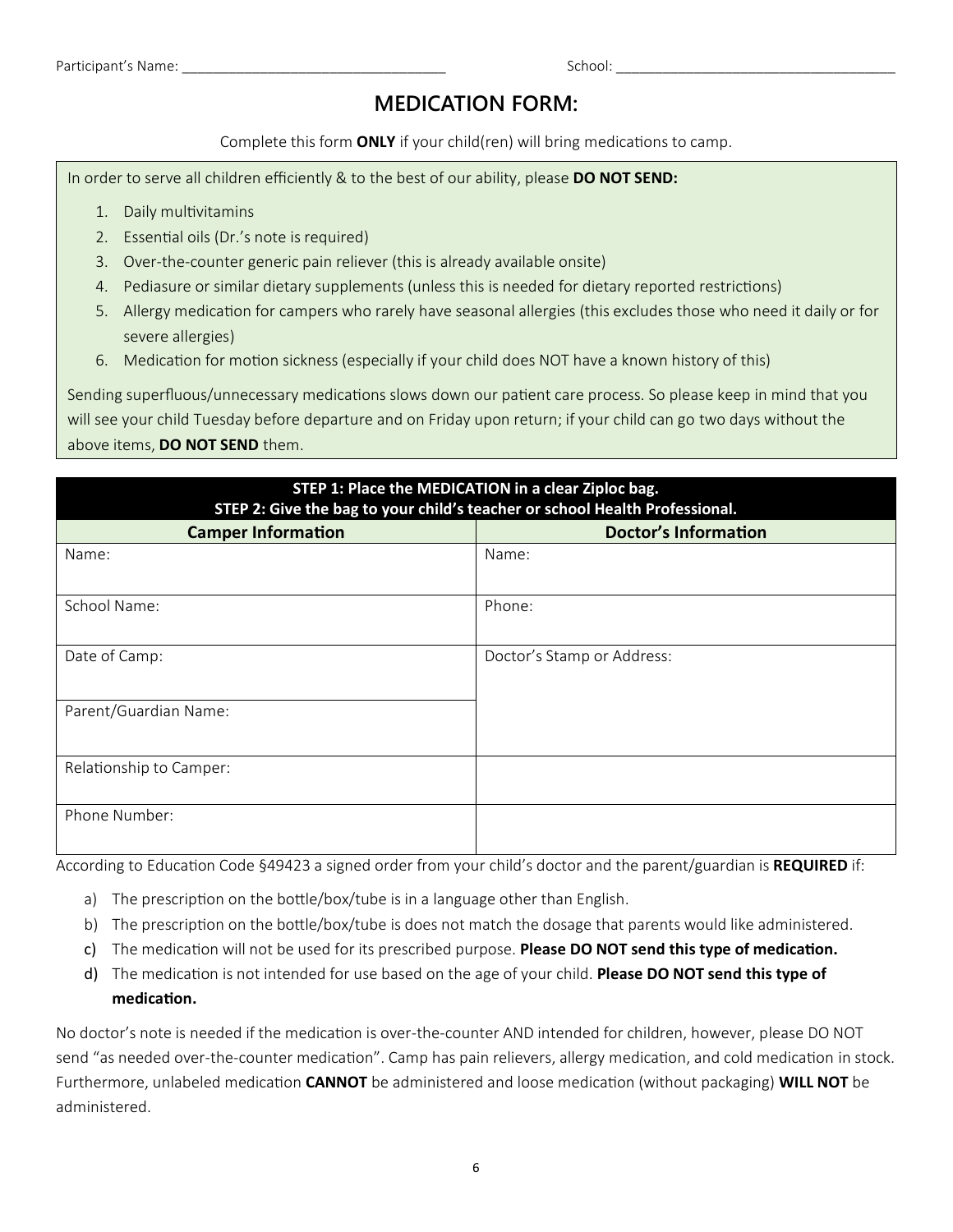Education Code §49480 gives the school nurse, with parent consent, permission to communicate with your child's physician and counsel with Mile High Pines personnel regarding possible effects of medication.

Please sign below, to give permission to Mile High Pine's Medical Monitor, Director, responding staff, and/or your child's teacher to assist in carrying out the medical instructions indicated on this form or providing medical care. Your signature also indicates your consent, as required, in the above Education Code Sections §49423 and §49480.

### **Parent/Guardian Signature**: \_\_\_\_\_\_\_\_\_\_\_\_\_\_\_\_\_\_\_\_\_\_\_\_\_\_\_\_\_\_\_\_\_\_\_\_\_\_\_\_\_\_\_\_\_\_\_ **Date**: \_\_\_\_\_\_\_\_\_\_\_\_\_\_\_\_\_\_\_

| <b>MEDICATION INFORMATION</b>                                                                                                                   |                            |                                                              |              |               |                |              |                                                                                                              |                                                                         |                                         |  |  |  |  |
|-------------------------------------------------------------------------------------------------------------------------------------------------|----------------------------|--------------------------------------------------------------|--------------|---------------|----------------|--------------|--------------------------------------------------------------------------------------------------------------|-------------------------------------------------------------------------|-----------------------------------------|--|--|--|--|
| <b>MEDICATION</b>                                                                                                                               | <b>DOSAGE</b>              | <b>SCHEDULE</b><br>(Indicate when to give<br>the medication) |              |               |                |              | (We request that only ESSENTIAL medicine be sent to camp)<br><b>REASON FOR</b><br><b>MEDICATION</b>          | <b>SELECT A CATEGORY FOR EACH</b><br><b>MEDICATION</b>                  |                                         |  |  |  |  |
| All medication<br>including over-the-<br>counter medications<br>& vitamins must be<br>in the original<br>package/box/bottle<br>and NOT EXPIRED. |                            | Before Breakfast                                             | Before Lunch | 3efore Dinner | Before Bedtime | Needed<br>45 | Provide any needed<br>background info about the<br>medication.                                               | Over-the-Counter<br><b>Medication (Must</b><br>be age-<br>appropriate). | <b>Rx</b><br>Prescription<br>Medication |  |  |  |  |
| Example:<br>Amoxicillin 500mg                                                                                                                   | 1 pill<br>3x/day<br>(oral) | X                                                            |              | X             | X              |              | Antibiotic, after dental<br>surgery. He may complain of<br>pain, please give OTC pain<br>reliever as needed. |                                                                         | $\chi$                                  |  |  |  |  |
|                                                                                                                                                 |                            |                                                              |              |               |                |              |                                                                                                              |                                                                         |                                         |  |  |  |  |
|                                                                                                                                                 |                            |                                                              |              |               |                |              |                                                                                                              |                                                                         |                                         |  |  |  |  |

My child has my permission to take the listed medications to camp and for certified camp staff or my child's teachers to assist and/or allow my child to take/apply these medications in addition to those below in the case of illness:

- a) Pain relievers for minor illness complaints.
- b) Calamine lotion, or equivalent, for plant-related rash reactions.
- c) Allergy medications, basic first aid, and other care based on the certification level of camp staff may also be administered.

Camp staff will give care in accordance to their training and may not call parents before treating for minor ailments. Such instances include but are not limited to: headaches, cold symptoms, menstrual cramps, minor cuts, minor bruising, homesickness, use of "as needed" medications, etc. Those campers that are bringing prescribed medication to camp must abide by Education Codes §49423 and §49480. Medication must be submitted to school personnel prior to arrival.

## **Parent/Guardian Signature**: \_\_\_\_\_\_\_\_\_\_\_\_\_\_\_\_\_\_\_\_\_\_\_\_\_\_\_\_\_\_\_\_\_\_\_\_\_\_\_\_\_\_\_\_\_\_\_\_\_ **Date**:\_\_\_\_\_\_\_\_\_\_\_\_\_\_\_\_